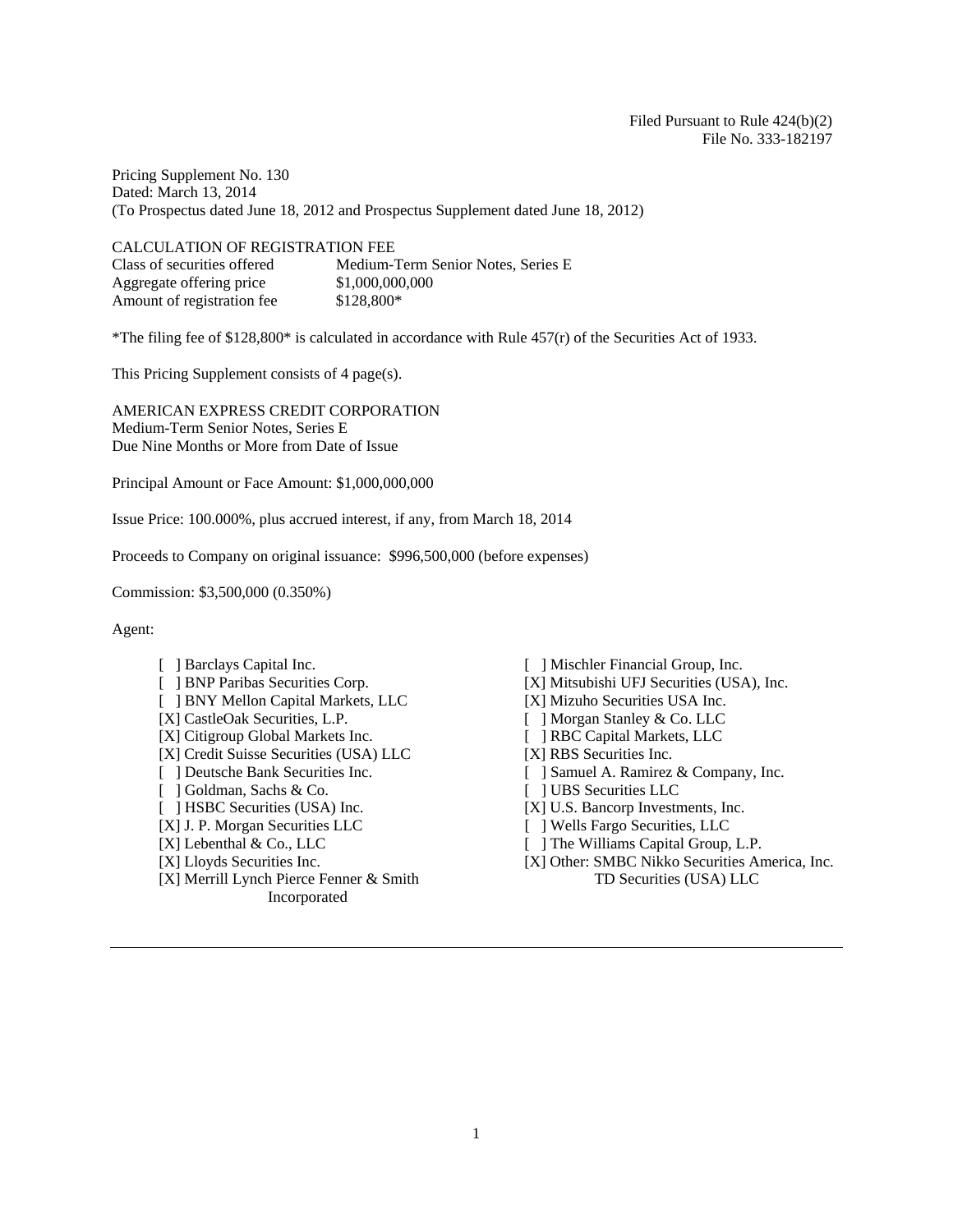| Agent                                  | Amount                     |
|----------------------------------------|----------------------------|
|                                        | \$160,000,000              |
|                                        | \$160,000,000              |
|                                        | \$160,000,000              |
| Merrill Lynch, Pierce, Fenner & Smith  |                            |
|                                        | \$160,000,000              |
|                                        | \$160,000,000              |
|                                        | \$31,667,000               |
|                                        | \$31,667,000               |
|                                        | \$31,667,000               |
|                                        | \$31,667,000               |
|                                        | \$31,666,000               |
|                                        | \$31,666,000               |
|                                        | \$5,000,000                |
|                                        | \$5,000,000                |
| Total                                  | \$1,000,000,000            |
| Agents' capacity on original issuance: | $\lceil \,\rceil$ As Agent |

[X] As Principal

If as principal:

- [ ] The Notes are being offered at varying prices related to prevailing market prices at the time of resale. [X] The Notes are being offered at a fixed initial public offering price of 100.000% of Principal Amount or Face
	- Amount.

Form of Note: [X] Global [ ] Definitive

Trade Date: March 13, 2014

Original Issue Date: March 18, 2014

Stated Maturity: March 18, 2019

Specified Currency (if other than U.S. Dollars): N/A

Authorized Denominations (if other than as set forth in the Prospectus Supplement): Minimum denominations of \$2,000 and integral multiples of \$1,000 in excess thereof

Interest Payment Dates: Quarterly on the 18th day of each March, June, September and December. If the interest payment date falls on a day that is not a Business Day, interest will be paid on the next succeeding Business Day.

First Interest Payment Date: June 18, 2014

Indexed Principal Note: [ ] Yes (See Attached) [X] No

Type of Interest Rate: [ ] Fixed Rate [X] Floating Rate [ ] Indexed Rate (See Attached)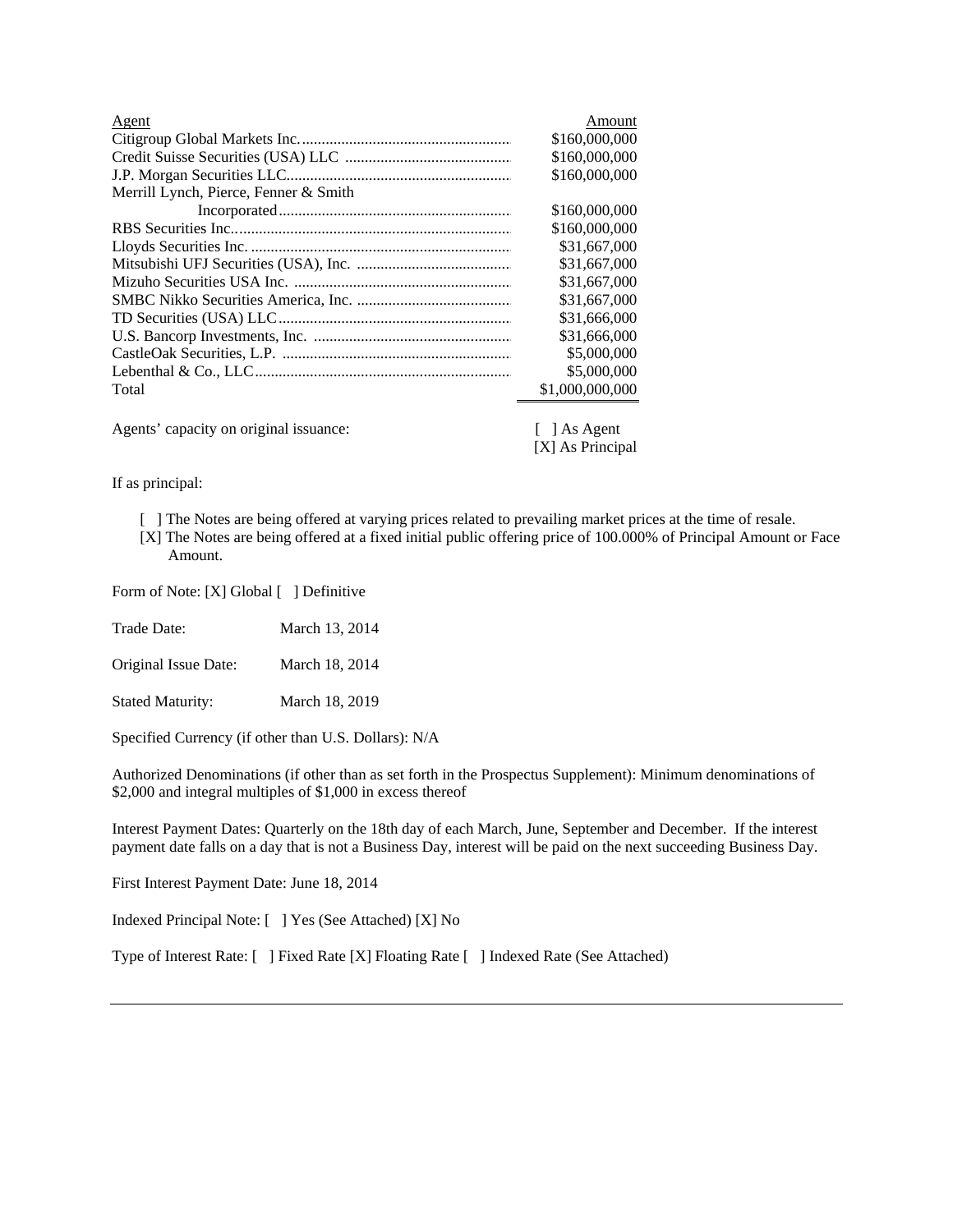Interest Rate (Fixed Rate Notes): N/A

Initial Interest Rate (Floating Rate Notes): TBD

| Base Rate: | $\lceil$ 1 CD Rate | [ Commercial Paper Rate  |
|------------|--------------------|--------------------------|
|            | [ ] EURIBOR        | [ ] Federal Funds Rate   |
|            | [X] LIBOR          | Treasury Rate            |
|            | [ ] Prime Rate     | [ ] Other (See Attached) |

Calculation Agent: The Bank of New York Mellon

Computation of Interest (If other than as set forth in the Prospectus Supplement):

| [ $\sqrt{30}$ over 360 | [ ] Actual over Actual   |
|------------------------|--------------------------|
| [X] Actual over 360    | [ ] Other (See Attached) |

Interest Reset Dates: Quarterly on the 18th day of each March, June, September and December; subject to adjustment in accordance with the modified following business day convention.

Rate Determination Dates (If other than as set forth in the Prospectus Supplement): Second London banking day prior to applicable Interest Reset Date

Index Maturity: 90 days

Spread  $(+/-): +55$  basis points

Spread Multiplier: None

Change in Spread, Spread Multiplier or Fixed Interest Rate prior to Stated Maturity: [ ] Yes (See Attached) [X] No

Maximum Interest Rate: None

Minimum Interest Rate: None

Amortizing Note: [ ] Yes (See Attached) [X] No

| Optional Redemption: [ ] Yes [X] No          |
|----------------------------------------------|
| Optional Redemption Dates: N/A               |
| <b>Redemption Prices:</b><br>N/A             |
| Redemption: [] In whole only and not in part |
| [ ] May be in whole or in part               |
| $\alpha$ in the set of $\alpha$              |

| Optional Repayment: [ ] Yes [X] No |     |
|------------------------------------|-----|
| <b>Optional Repayment Dates:</b>   | N/A |
| <b>Optional Repayment Prices:</b>  |     |
| Discount Note: [ ] Yes [X] No      |     |
| Total Amount of OID:               | N/A |
| Bond Yield to Call:                | N/A |